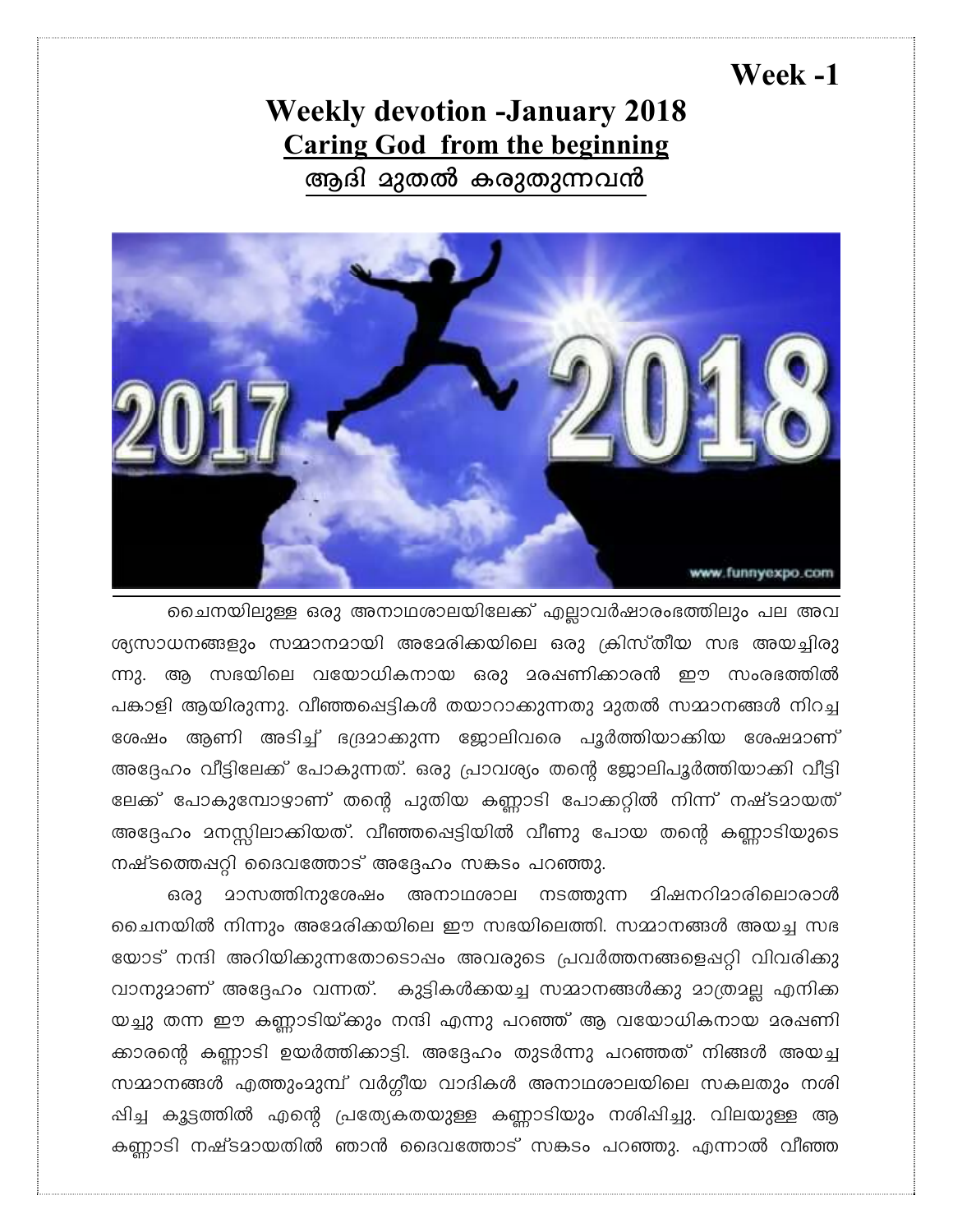പ്പെട്ടിയിൽ രണ്ട് കമ്പിളിക്കൾക്കുള്ളിൽ അപൂർവ്വകാഴ്ചശക്തിക്കുള്ള എന്റെ കണ്ണാടി കണ്ടഷോൾ കരുതുന്ന ദൈവത്തെ ഞാൻ സ്തുതിച്ചു. ''ഈ സഭ എനിക്കയച്ച കണ്ണാടിക്കായി നന്ദി''. കണ്ണാടി നഷ്ടപ്പെട്ട വയോധികൻ അത് തന്റെ കണ്ണാടി ആയിരുന്നെന്നും അബദ്ധത്തിൽ പെട്ടിയിൽ വീണതാണെന്നും വ്യക്തമാക്കി.എ ന്നാൽ ഇഷോൾ തനിക്ക് അബദ്ധമല്ലായിരുന്നു ആ സംഭവം ദൈവത്തിന്റെ കരുത ലായിരുന്നു എന്ന് വ്യക്തമായി എന്ന് പറഞ്ഞപ്പോൾ സഭ ഒന്നടകം കണ്ണുനീരോടെ ദൈവത്തെ മഹത്വപ്പെടുത്തി.

മുകളിൽ വിവരിച്ച സംഭവത്തിൽ തങ്ങളുടെ നഷ്ടത്തെപ്പറ്റി അവർ സങ്കടം പറഞ്ഞത് യഹോവയോടാണ് എന്ന് മനസ്സിലാക്കുക. അവനൊരാൾ മാത്രമേയുള്ളൂ തക്കസമയത്ത് പ്രവർത്തിക്കുന്നത് എന്ന് പുതുപുലരിയിലേക്കു പ്രവേശിക്കുന്ന ഓരോരുത്തരും ഓർക്കുക. കഴിഞ്ഞുപോയ ദിവസങ്ങളിലെ ഇരുളിന്റെ അനുഭവ ങ്ങളെ , ഭാരങ്ങളെ ഏകദൈവത്തിന്റെ കരങ്ങളിൽ നൽകുക. തുടർന്നു വരുന്ന പുതുവർഷത്തിന്റെ പുതുപുലരിയെ പുതിയ പ്രത്യാശയോടെ സ്വാഗതം ചെയ്യുക.

പുതുക്കം രണ്ടു വിധത്തിൽ ഉണ്ടാകുന്നു. 1. തുടർന്നു കൊണ്ടിരിക്കുന്നതിൽ നിന്നുള്ള മാറ്റം.

2.ചെയ്തു വന്നത് നിന്നു പോയത് തുടരുന്ന പ്രവർത്തി .

ഇതിനു രണ്ടിനും ഒരു ആദി ഉണ്ടാകണം. പുതുക്കത്തിന് ആദി ഉണ്ടെകിലേ തുടർച്ചയും ഉണ്ടാകുകയുള്ളൂ.നമ്മുടെ ജീവിതത്തിലും പ്രാധാന്യം നൽകേണ്ടത് ഏതെന്നറിയുകയും അതിന് ഒന്നാം സ്ഥാനം നാം നൽകുകയും വേണം. ഒന്ന് ഒരു ചെറിയ സംഖ്യ എന്നു തോന്നാം . ഒന്നില്ല എങ്കിൽ രണ്ടിന് നിലനില്പില്ല. ഒന്ന് (ഏകം)എന്ന പോലെ ഏകനില്ല എങ്കിൽ നമ്മുടെ ജീവിതം വ്യർത്ഥമത്രെ.

ഉയർത്തെഴുന്നേറ്റ യേശു നിർദ്ദേശം നൽകിയില്ല എന്ന കാരണത്താൽ മര ണത്തെ ജയിച്ച ആ ഏകനെ മറന്ന് രണ്ടാമത്തേതിന് പോയി .അവരുടെ പഴയ തൊഴിലായ മീൻപിടുത്തം. (യോഹ:21:1-14). ഒന്നാമത്തേത് വിട്ടതിനാൽ അവർ സ്വീകരിച്ച രണ്ടാമത്തേതും തകരാറിലായി. എന്നാൽ യേശു അവരെ ശാസിച്ചില്ല.ഒ ന്നാമത്തെ കാര്യം മറന്നോ എന്ന ചോദ്യത്തിൽ അവരെ വിമർശിക്കാതെ അവർ കാര്യത്തിന്റെ ചെയ്ത രണ്ടാമത്തെ അപാകത നികത്തി. തെറ്റ് തിരുത്തിയ കർത്താവ് അവർക്ക് ക്ഷീണം അകറ്റുവാനുള്ള ആഹാരവും നൽകി. നഷ്ടമാക്കിയ ഒന്നാമത്തെ പ്രവർത്തി (കാത്തിരുന്ന് ശക്തി പ്രാപിപാനുള്ള നിർദ്ദേശം വീണ്ടും നൽകി.)

പ്രിയ കുഞ്ഞുങ്ങളേ '2018' ആരംഭം മുതൽ പ്രഥമവും പ്രധാനവുമായ സ്ഥാനം ക്രിസ്തുവിന് നൽകുക അപ്രകാരം ഏത് പ്രവൃത്തിചെയ്താലും സമയം നഷ്ടമാകാതെ തന്നെ വിജയം നിശ്ചയം. അല്ലെങ്കിൽ സമയവും ആരോഗ്യവും നഷ്ടമാകുക മാത്രമല്ല, തോൽവിയും ഉണ്ടാകുന്നു. പ്രധാനമായത് വിട്ടുകളഞ്ഞ്